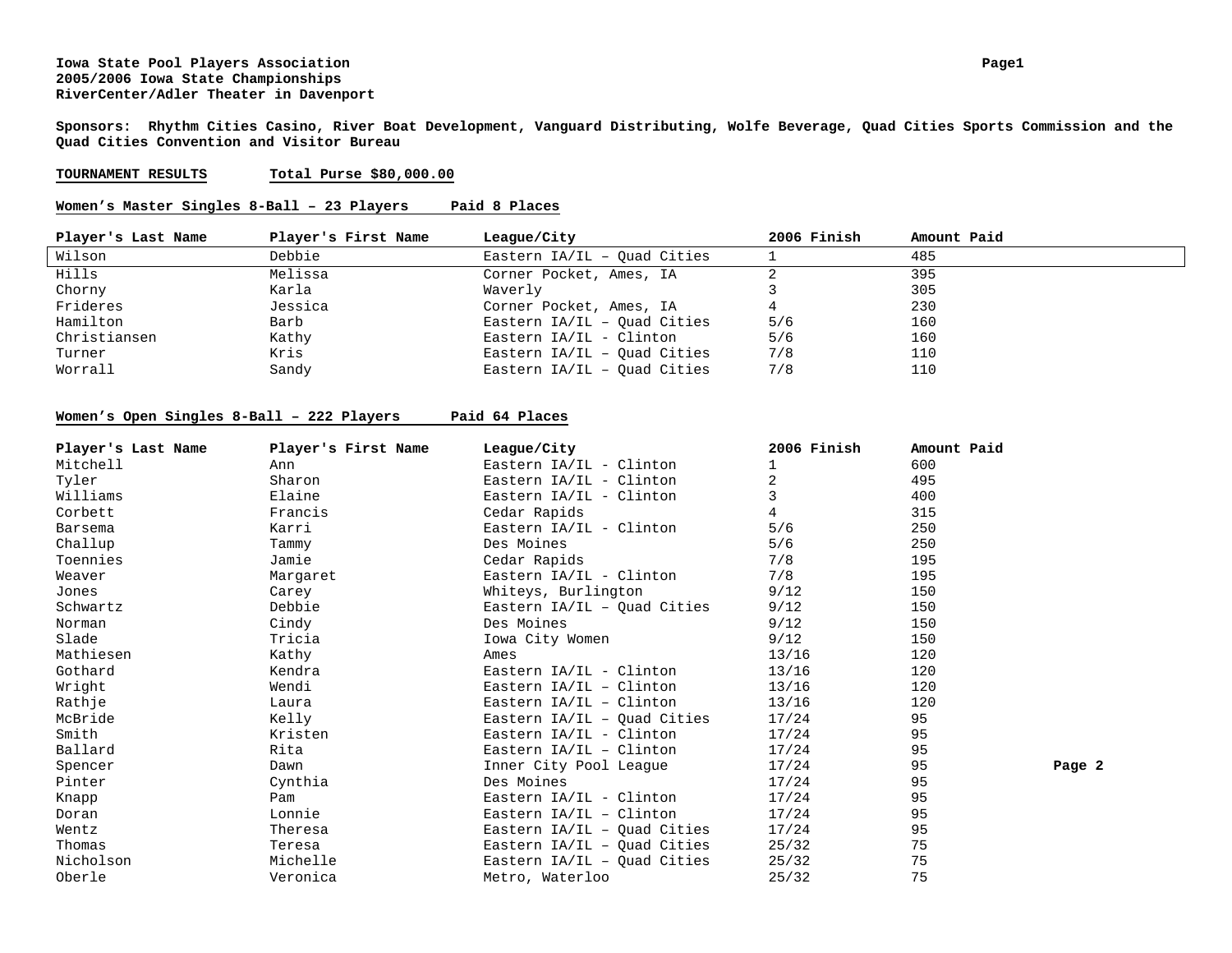| James           | Jessie    | Corner Pocket                 | 25/32 | 75 |
|-----------------|-----------|-------------------------------|-------|----|
| Medd            | Michelle  | Eastern IA/IL - Clinton       | 25/32 | 75 |
| Leonard         | Sue       | Eastern IA/IL - Ouad Cities   | 25/32 | 75 |
| <b>Bell</b>     | Wendy     | Eastern IA/IL - Clinton       | 25/32 | 75 |
| Bornstein       | Sue       | Charles City                  | 25/32 | 75 |
| Stratton        | Jennifer  | Eastern IA/IL - Clinton       | 33/48 | 55 |
| Morehead        | Kim       | Timber City Pool League       | 33/48 | 55 |
| <b>Bushbaum</b> | Dusti     | Des Moines                    | 33/48 | 55 |
| Ryan            | Julia     | Iowa City Women               | 33/48 | 55 |
| Rixen           | Diane     | Eastern IA/IL - Clinton       | 33/48 | 55 |
| Ashley          | Sarah     | Charles City                  | 33/48 | 55 |
| Holthaus        | Chris     | Timber City                   | 33/48 | 55 |
| Wilson          | Jenny     | Eastern IA/IL - Quad Cities   | 33/48 | 55 |
| Byrket          | Rachel    | Muscatine                     | 33/48 | 55 |
| Ganey           | Kathy     | Eastern IA/IL - Quad Cities   | 33/48 | 55 |
| Ward            | Dawn      | Metro, Waterloo               | 33/48 | 55 |
| Adams           | Robin     | Metro, Waterloo               | 33/48 | 55 |
| Reiter          | Ashlea    | Waverly, Waterloo             | 33/48 | 55 |
| Stauffer        | Kristin   | Delaware County               | 33/48 | 55 |
| Boeding         | Janelle   | Campustown                    | 33/48 | 55 |
| Ferry           | Marian    | Eastern IA/IL - Ouad Cities   | 33/48 | 55 |
| Whitcomb        | Donna     | Eastern $IA/IL - Clinton$     | 49/64 | 40 |
| Buelow          | Berti     | Dubuque                       | 49/64 | 40 |
| Schroeder       | Rhonda    | Eastern $IA/IL - Clinton$     | 49/64 | 40 |
| Heil            | Marcie    | Inner City Pool League        | 49/64 | 40 |
| Cox             | Jolyn     | Eastern $IA/IL - Quad Cities$ | 49/64 | 40 |
| Heitmeier       | Tammy     | Whitey's, Burlington          | 49/64 | 40 |
| Anderson        | Patty     | Eastern $IA/IL - Ouad Cities$ | 49/64 | 40 |
| Breitenbach     | Mary Lynn | Eastern $IA/IL - Ouad Cities$ | 49/64 | 40 |
| Jackson         | Lindsay   | Metro, Waterloo               | 49/64 | 40 |
| Aiardo          | Heidi     | Eastern $IA/IL - Quad Cities$ | 49/64 | 40 |
| Boland          | Cheryl    | Eastern $IA/IL - Clinton$     | 49/64 | 40 |
| Guzman          | Julie     | Des Moines                    | 49/64 | 40 |
| Couppee         | Rae       | Eastern IA/IL - Clinton       | 49/64 | 40 |
| Brown           | Deb       | Waverly, Waterloo             | 49/64 | 40 |
| Lampe           | Jenny     | Dubuque                       | 49/64 | 40 |
| Rinkert         | Sharon    | Des Moines                    | 49/64 | 40 |
|                 |           |                               |       |    |

#### **Women's Master Team 8-Ball – 7 Teams Paid 4 places**

| Team Name            | League/City                   | 2006 Finish | Amount Paid |
|----------------------|-------------------------------|-------------|-------------|
| Capri College        | Eastern $IA/IL - Ouad Cities$ |             | 1,000       |
| Lassiters Classics   | Eastern IA/IL - Ouad Cities   |             | 700         |
| Lassiters Lasers     | Eastern IA/IL - Clinton       |             | 425         |
| Corner Pocket Ladies | Ames, IA                      | $\Delta$    | 150         |

# Women's Open Team 8-Ball - 52 Teams Paid 16 Places **Page 10 12 12 13 13 14 16 Places**

| Team Name           | League/City | 2006 Finish | Amount Paid |
|---------------------|-------------|-------------|-------------|
| Twisted Parrot FLOP | Des Moines  |             | 760         |
| Fowl Attitudes      | Des Moines  |             | 620         |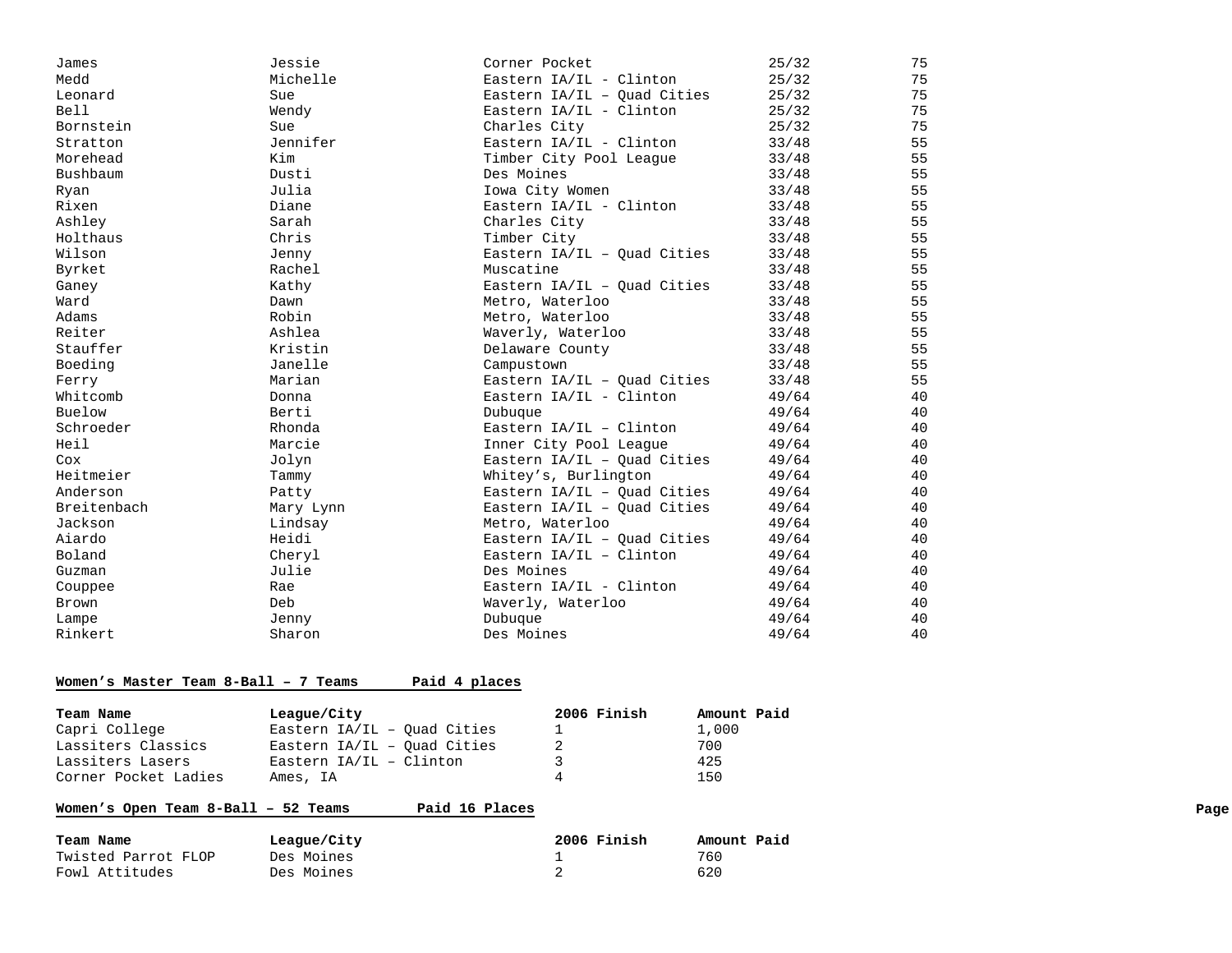| Hello Hilltop         | Iowa City Womens              | 3     | 500 |
|-----------------------|-------------------------------|-------|-----|
| Rusty's Roses         | Des Moines                    | 4     | 400 |
| Silver Dollar 1       | Eastern $IA/IL - Clinton$     | 5/6   | 310 |
| Check This Rack       | Des Moines                    | 5/6   | 310 |
| $1-900-SASSY$         | Eastern $IA/IL - Clinton$     | 7/8   | 225 |
| All Bust & No Balls   | Corner Pocket                 | 7/8   | 225 |
| Double Inn Double Up  | Cedar Rapids                  | 9/12  | 150 |
| CJ's Sum Beach        | Cedar Rapids                  | 9/12  | 150 |
| Charmed and Dangerous | Whitey's, Burlington          | 9/12  | 150 |
| Bakers Bad Girls      | Eastern $IA/IL - Clinton$     | 9/12  | 150 |
| River Bank Babes      | Waverly, Waterloo             | 13/16 | 100 |
| Casey's Force         | Automatic Amusement, Waterloo | 13/16 | 100 |
| Knickers              | Dubuque                       | 13/16 | 100 |
| Crabby's Bar & Grill  | Eastern $IA/IL - Ouad Cities$ | 13/16 | 100 |

# **Men's Master Singles 8-Ball – 89 Players Paid 32 places**

| Player's Last Name | Player's First Name | League/City                   | 2006 Finish    | Amount Paid |
|--------------------|---------------------|-------------------------------|----------------|-------------|
| <b>Bowman</b>      | Dwaine              | Eastern IA/IL - Quad Cities   | 1              | 755         |
| Chance             | Jason               | Des Moines                    | $\overline{2}$ | 640         |
| Brubaker           | Michael             | Dubuque                       | 3              | 540         |
| Nemmers            | Wesley              | Des Moines                    | 4              | 450         |
| Frideres           | Jerrod              | Corner Pocket, Ames, IA       | 5/6            | 370         |
| Schulte            | Steve               | Cedar Rapids                  | 5/6            | 370         |
| Bideaux            | Rich                | Easter $IA/IL - Quad Cities$  | 7/8            | 300         |
| Duster             | Chad                | Dubuque                       | 7/8            | 300         |
| Thongsouk          | Somphet             | Corner Pocket, Ames, IA       | 9/12           | 240         |
| Schoepske          | Nate                | Waterloo                      | 9/12           | 240         |
| Peterson           | Gordon              | Corner Pocket, Ames, IA       | 9/12           | 240         |
| Behnke             | Adam                | Dubuque                       | 9/12           | 240         |
| Vilmont            | Kenny               | Eastern IA/IL - Clinton       | 13/16          | 190         |
| Rice               | Geoff               | Corner Pocket, Ames, IA       | 13/16          | 190         |
| McLaughlin         | Jody                | Des Moines                    | 13/16          | 190         |
| Roach              | Danny               | Whitey's                      | 13/16          | 190         |
| Behnke             | Jerry               | Dubuque                       | 17/24          | 150         |
| Wentz              | Charlie             | Eastern $IA/IL - Quad Cities$ | 17/24          | 150         |
| McDonald           | Bob                 | Dubuque                       | 17/24          | 150         |
| Clark              | Jeff                | Timber City                   | 17/24          | 150         |
| Kucera             | Dennis              | Cedar Rapids                  | 17/24          | 150         |
| Stevens            | Terry               | Eastern $IA/IL - Quad Cities$ | 17/24          | 150         |
| Huskey             | <b>Bob</b>          | Eastern $IA/IL - Quad Cities$ | 17/24          | 150         |
| Behnke             | Ryan                | Dubuque                       | 17/24          | 150         |
| Chase              | Randy               | Eastern $IA/IL - Clinton$     | 25/32          | 115         |
| <b>Bowman</b>      | Jamey               | Eastern $IA/IL - Ouad Cities$ | 25/32          | 115         |
| Hingtgen           | Craig               | Dubuque                       | 25/32          | 115         |
| Houy               | Gary                | Dubuque                       | 25/32          | 115         |
| Ledford            | Jayson              | Eastern $IA/IL - Quad Cities$ | 25/32          | 115         |
| Le                 | Tony                | Iowa City 8 Ball              | 25/32          | 115         |
| Vroegh             | James               | Eastern $IA/IL - Clinton$     | 25/32          | 115         |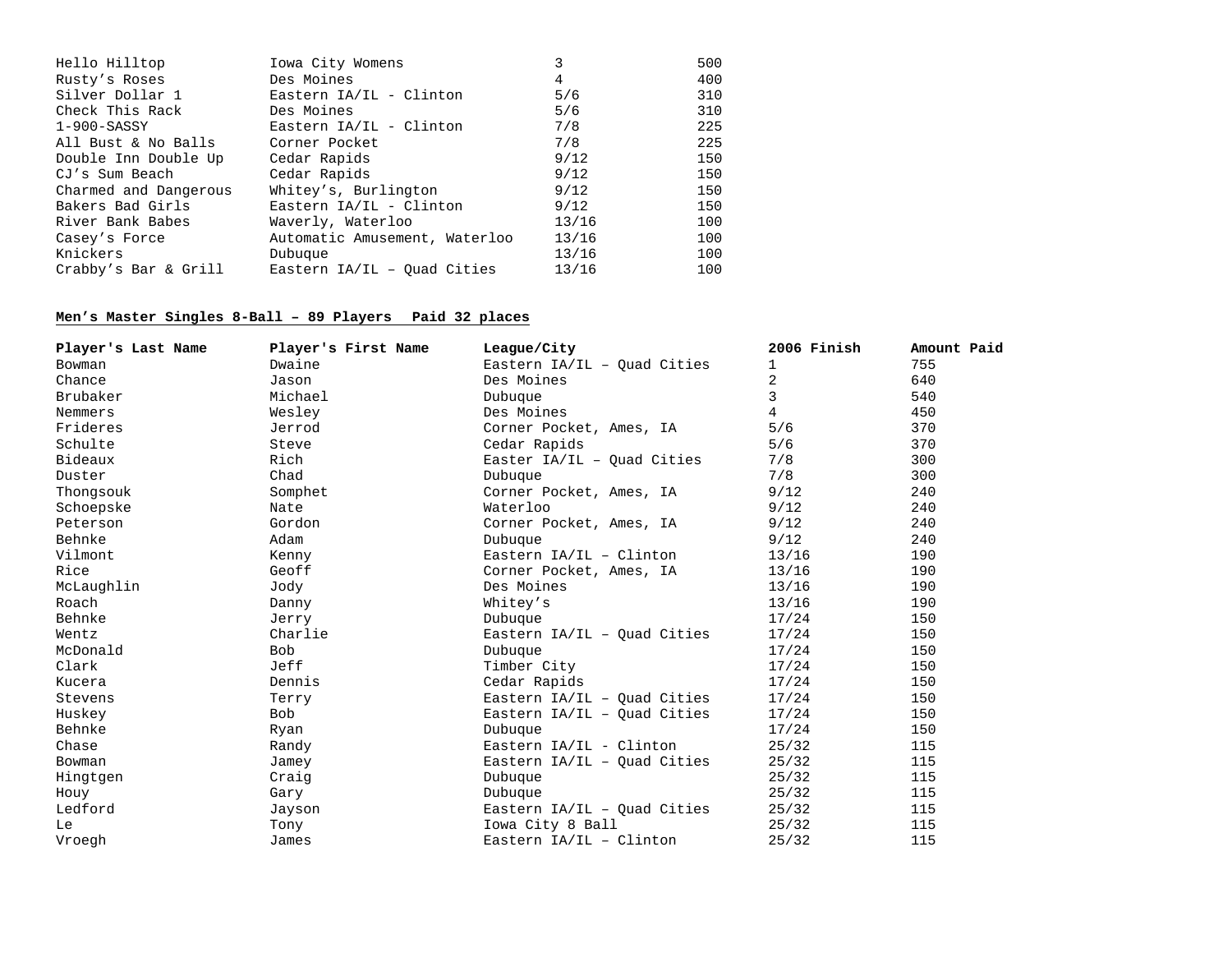# Men's Open Singles 8-Ball Level 1 - 389 Players Paid 96 places **Page 1961** Page **Page 1961** Page

| Player's Last Name | Player's First Name | League/City                   | 2006 Finish    | Amount Paid |
|--------------------|---------------------|-------------------------------|----------------|-------------|
| Woodle             | Dave                | Green Amusement               | $\mathbf{1}$   | 800         |
| Johnson            | Shane               | Eastern IA/IL - Quad Cities   | 2              | 695         |
| Akers              | Bill                | Whitey's                      | 3              | 595         |
| Honeycutt          | Troy                | Des Moines                    | $\overline{4}$ | 500         |
| Sommers            | Tim                 | Timber City                   | 5/6            | 410         |
| Pickar             | Eric                | Charles City                  | 5/6            | 410         |
| Richardson         | John                | Muscatine                     | 7/8            | 330         |
| Chorny             | Tom                 | Waverly                       | 7/8            | 330         |
| Fenton             | Gary                | Eastern $IA/IL - Quad Cities$ | 9/12           | 260         |
| Gross              | Jason               | Dubuque                       | 9/12           | 260         |
| Freiburg           | Chris               | Charles City                  | 9/12           | 260         |
| Johnson            | Durwin              | Eastern $IA/IL - Quad Cities$ | 9/12           | 260         |
| Gielau             | John                | Metro, Waterloo               | 13/16          | 200         |
| Nickols            | Jason               | Eastern $IA/IL - Quad Cities$ | 13/16          | 200         |
| Varner             | Danny               | River City 8 Ball             | 13/16          | 200         |
| Sigwarth           | Jeff                | Dubuque                       | 13/16          | 200         |
| Avenarius          | Dave                | Dubuque                       | 17/24          | 150         |
| Brewer             | Randy               | Eastern $IA/IL - Quad Cities$ | 17/24          | 150         |
| Hilburn            | Wayne               | Eastern $IA/IL - Quad Cities$ | 17/24          | 150         |
| Lewin              | Lennie              | Delaware County               | 17/24          | 150         |
| Roach              | Bill                | Whiteys                       | 17/24          | 150         |
| Scharper           | Armond              | Charles City                  | 17/24          | 150         |
| Sneath             | Larry               | Eastern $IA/IL - Quad Cities$ | 17/24          | 150         |
| Spain              | Chad                | Timber City                   | 17/24          | 150         |
| Christensen        | Max                 | Corner Pocket, Ames, IA       | 25/32          | 110         |
| Danger             | Cory                | Iowa City 8 Ball              | 25/32          | 110         |
| Dooley             | Rick                | Eastern IA/IL - Quad Cities   | 25/32          | 110         |
| Goodner            | Jeremy              | Fort Dodge                    | 25/32          | 110         |
| Grandstaff         | Victor              | Des Moines                    | 25/32          | 110         |
| Le                 | Tim                 | Iowa City 8 Ball              | 25/32          | 110         |
| Tipp               | Terry               | Eastern IA/IL - Clinton       | 25/32          | 110         |
| Williams           | Paul                | Eastern $IA/IL - Quad Cities$ | 25/32          | 110         |
| Geiken             | Joe                 | Dubuque                       | 33/48          | 80          |
| Pena               | Danny               | Eastern IA/IL - Quad Cities   | 33/48          | 80          |
| Nicholson          | Chris               | Des Moines                    | 33/48          | 80          |
| Caldwell           | Dick                | Whiteys                       | 33/48          | 80          |
| Rich               | Ron                 | Thursday Classic              | 33/48          | 80          |
| Tropf              | Rick                | Eastern $IA/IL - Ouad Cities$ | 33/48          | 80          |
| Luther             | Lance               | Eastern IA/IL - Ouad Cities   | 33/48          | 80          |
| Johnson            | <b>Bruce</b>        | Des Moines                    | 33/48          | 80          |
| Zirtzman           | Kurt                | Delaware County               | 33/48          | 80          |
| Courtney           | Jamie               | Corner Pocket                 | 33/48          | 80          |
| Fleming            | Joel                | Whiteys                       | 33/48          | 80          |
| Reyes              | Robert              | Eastern IA/IL - Quad Cities   | 33/48          | 80          |
| Barsema            | Ken                 | Eastern $IA/IL - Quad Cities$ | 33/48          | 80          |
| Rhomberg           | Fred                | Dubuque                       | 33/48          | 80          |
| Martin             | Al                  | Eastern $IA/IL - Clinton$     | 33/48          | 80          |
| Dickau             | Zach                | Eastern $IA/IL - Clinton$     | 33/48          | 80          |
| Baker              | Frank               | Eastern IA/IL - Quad Cities   | 49/64          | 60          |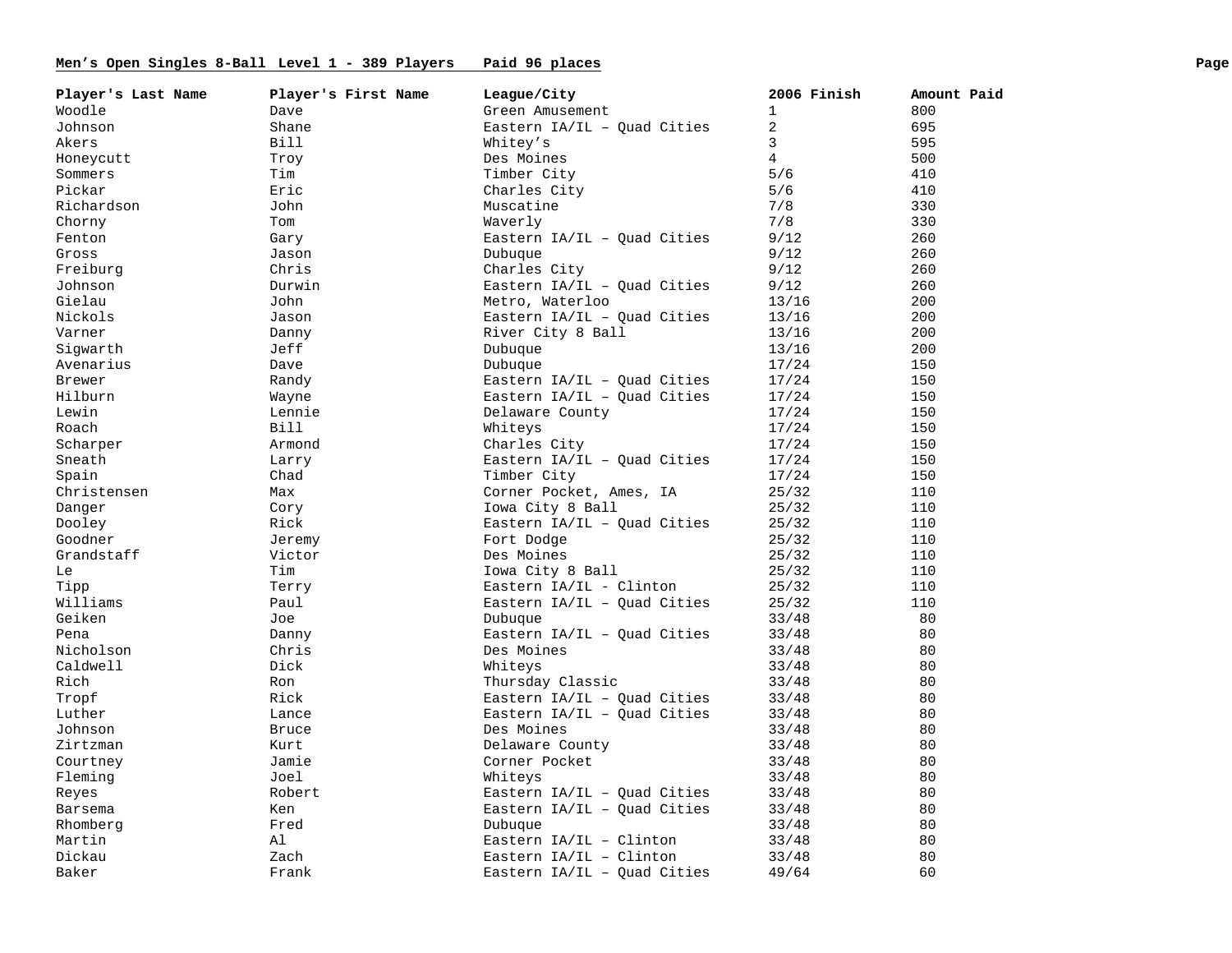| Player's Last Name | Player's First Name                             | League/City                   | 2006 Finish | Amount Paid |      |
|--------------------|-------------------------------------------------|-------------------------------|-------------|-------------|------|
|                    | Men's Open Singles 8-Ball Level 2 - 286 Players | Paid 96 places                |             |             | Page |
| McNeeley           | Brad                                            | Des Moines                    | 65/96       | 45          |      |
| Schubert           | Wayne                                           | Charles City 8 Ball           | 65/96       | 45          |      |
| <b>Barnes</b>      | Tim                                             | Des Moines                    | 65/96       | 45          |      |
| Blickenderfer      | Larry                                           | Waverly                       | 65/96       | 45          | Dug  |
| Engeman            | Stephen                                         | Corner Pocket, Ames, IA       | 65/96       | 45          |      |
| Robison            | Jason                                           | Cedar Rapids                  | 65/96       | 45          |      |
| Rockafellow        | Lee                                             | Eastern IA/IL - Clinton       | 65/96       | 45          |      |
| Smith              | Matt                                            | Eastern $IA/IL - Quad Cities$ | 65/96       | 45          |      |
| Graeser            | Gary                                            | Charles City 8 Ball           | 65/96       | 45          |      |
| Brown              | Brian                                           | Eastern $IA/IL$ - Clinton     | 65/96       | 45          |      |
| Dutton             | Bret                                            | Corner Pocket                 | 65/96       | 45          |      |
| Nipper             | <b>Bill</b>                                     | Eastern IA/IL - Quad Cities   | 65/96       | 45          |      |
| Westcott           | Mark                                            | Metro, Waterloo               | 65/96       | 45          |      |
| Thomas             | Jeff                                            | Eastern $IA/IL - Quad Cities$ | 65/96       | 45          |      |
| Stotler            | Dan                                             | Whiteys                       | 65/96       | 45          |      |
| St. John           | Dale                                            | Cedar Rapids                  | 65/96       | 45          |      |
| Russell            | Jett                                            | Eastern $IA/IL - Quad Cities$ | 65/96       | 45          |      |
| Roggentien         | Curtis                                          | Iowa City 8 Ball              | 65/96       | 45          |      |
| Roche              | Dug                                             | Eastern IA/IL                 | 65/96       | 45          |      |
| Perez              | Matt                                            | River City 8 Ball             | 65/96       | 45          |      |
| Peiffer            | Mike                                            | Iowa City 8 Ball              | 65/96       | 45          |      |
| O'Connell          | Richard                                         | Metro, Waterloo               | 65/96       | 45          |      |
| Kluesner           | Ryan                                            | Dubuque                       | 65/96       | 45          |      |
| Johnson            | Seth                                            | Metro, Waterloo               | 65/96       | 45          |      |
| Hill               | <b>Bob</b>                                      | Eastern IA/IL - Clinton       | 65/96       | 45          |      |
| Hagge              | Matt                                            | Corner Pocket                 | 65/96       | 45          |      |
| George             | Patrick                                         | Eastern $IA/IL - Quad Cities$ | 65/96       | 45          |      |
| Eudaley            | Jason                                           | Dubuque                       | 65/96       | 45          |      |
| Echevarria         | Josh                                            | Green Amusement               | 65/96       | 45          |      |
| Duster             | <b>Bob</b>                                      | Dubuque                       | 65/96       | 45          |      |
| Danger             | Scott                                           | Waterloo                      | 65/96       | 45          |      |
| Borden             | John                                            | Des Moines                    | 65/96       | 45          |      |
| Enabnit            | Mike                                            | Charles City                  | 49/64       | 60          |      |
| Houselog           | Brian                                           | Dubuque                       | 49/64       | 60          |      |
| Clark              | Jason                                           | Delaware County               | 49/64       | 60          |      |
| Uzlac              | Nick                                            | Eastern $IA/IL - Quad Cities$ | 49/64       | 60          |      |
| Small              | Brian                                           | Iowa City 8 Ball              | 49/64       | 60          |      |
| McPeek             | Mark                                            | Dubuque                       | 49/64       | 60          |      |
| McCullough         | Joe                                             | Eastern $IA/IL - Quad Cities$ | 49/64       | 60          |      |
| Turner             | Larry                                           | Eastern $IA/IL - Quad Cities$ | 49/64       | 60          |      |
| Lampe              | Jerry                                           | Eastern IA/IL - Clinton       | 49/64       | 60          |      |
| Putz               | Douglas                                         | Eastern IA/IL - Quad Cities   | 49/64       | 60          |      |
| Schultes           | Tony                                            | Green Amusement               | 49/64       | 60          |      |
| Olson              | Tom                                             | Dubuque                       | 49/64       | 60          |      |
| Gelo               | Shawn                                           | Iowa City 8 Ball              | 49/64       | 60          |      |
| Christopher        | Mike                                            | Eastern $IA/IL - Quad Cities$ | 49/64       | 60          |      |
| Burke              | Mike                                            | Eastern $IA/IL - Quad Cities$ | 49/64       | 60          |      |

Reuther Jerry Whitey's 1 490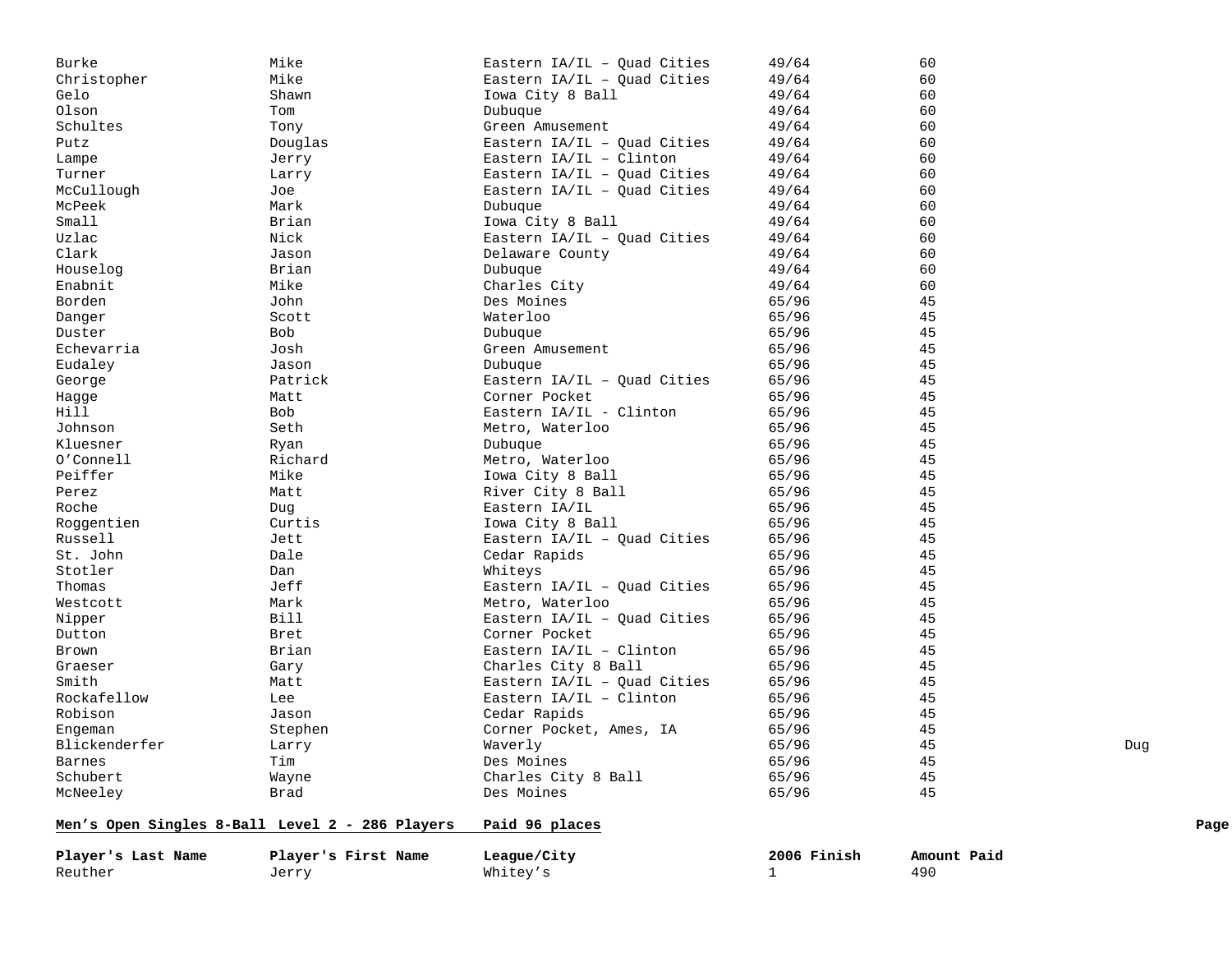| O'Hara           | Mark         | Eastern IA/IL - Clinton                  | 2     | 400 |       |
|------------------|--------------|------------------------------------------|-------|-----|-------|
| Johnson          | Mel          | Eastern IA/IL - Quad Cities              | 3     | 330 |       |
| Rolwes           | Tim          | Dubuque                                  | 4     | 270 |       |
| DeMuth           | Terry        | Dubuque                                  | 5/6   | 225 |       |
| Campion          | Paul         | Eastern IA/IL - Clinton                  | 5/6   | 225 |       |
| Terronez         | Tony         | Cox, Davenport, IA                       | 7/8   | 185 |       |
| Ruether          | Joe          | Whiteys                                  | 7/8   | 185 |       |
| Mickelson        | Rocky        | Eastern IA/IL - Clinton                  | 9/12  | 155 |       |
| Thornten         | Robert       | Cedar Rapids                             | 9/12  | 155 |       |
| Doe              | Mike         | Cedar Rapids                             | 9/12  | 155 |       |
| Dietz            | Jerry        | Cedar Rapids                             | 9/12  | 155 |       |
| Aiardo           | Christ       | Eastern IA/IL - Quad Cities              | 13/16 | 125 |       |
| Heiderschiet     | Aaron        | Dubuque                                  | 13/16 | 125 |       |
| Hoerrmann        | Tracy        | Muscatine                                | 13/16 | 125 | Denn! |
| Rathjen          | Bradley      | Eastern IA/IL - Quad Cities              | 13/16 | 125 |       |
| Archer           | Terry        | Muscatine                                | 17/24 | 100 |       |
| Delp             | Ron          | Eastern IA/IL - Clinton                  | 17/24 | 100 |       |
| Finn             | Andrew       | Eastern IA/IL - Clinton                  | 17/24 | 100 |       |
| Gorsch           | John         | Cedar Rapids                             | 17/24 | 100 |       |
| Krueger          | Scott        | Muscatine                                | 17/24 | 100 |       |
| Kuhn             | Bryan        | Delaware County                          | 17/24 | 100 |       |
| McMurray         | Vern         | Cedar Rapids                             | 17/24 | 100 |       |
| Plumb            | Jeremy       | Eastern $IA/IL - Ouad Cities$            | 17/24 | 100 |       |
| Slaght           | Bill         | Dubuque                                  | 25/32 | 75  |       |
| Christian        | Edgar        | Corner Pocket, Ames, IA                  | 25/32 | 75  |       |
| Baker            | Noah         | Eastern IA/IL - Clinton                  | 25/32 | 75  |       |
| Cook             | Dennis       | Eastern $IA/IL - Ouad Cities$            | 25/32 | 75  |       |
| Hout Sr.         | Larry        | Eastern IA/IL - Quad Cities              | 25/32 | 75  |       |
| Kehrli           | Shawn        | Delaware County                          | 25/32 | 75  |       |
| Maier            | Ken          | Eastern IA/IL - Quad Cities              | 25/32 | 75  |       |
| Plumb            | Marty        | Eastern IA/IL - Quad Cities              | 25/32 | 75  |       |
| Behnke           | Chad         | Dubuque                                  | 33/48 | 55  |       |
| Howe             | Mike         | Whiteys                                  | 33/48 | 55  |       |
| Lane             | Steve        | River City 8 Ball                        | 33/48 | 55  |       |
| Finn             | Steve        | Eastern IA/IL - Clinton                  | 33/48 | 55  |       |
| Crimmins         | Jim          | Eastern IA/IL - Clinton                  | 33/48 | 55  |       |
| Leeper           | Rob          | Cedar Rapids                             | 33/48 | 55  |       |
| Parker           | Jim          | Dubuque                                  | 33/48 | 55  |       |
| Anderson         | Adam         | Eastern IA/IL - Clinton                  | 33/48 | 55  |       |
| Meyer            | Dan          | Delaware County                          | 33/48 | 55  |       |
| Richards         | Jason        | Eastern IA/IL - Quad Cities              | 33/48 | 55  |       |
| Callahan         | Kirk         | Cedar Rapids                             | 33/48 | 55  |       |
| Kramer           | Bill         | Dubuque                                  | 33/48 | 55  |       |
| Flesch           | Mark         | Eastern IA/IL - Clinton                  | 33/48 | 55  |       |
| Bowers           | Mike         | Cedar Rapids                             | 33/48 | 55  |       |
| Worrall          | Mike         | Eastern IA/IL - Quad Cities              | 33/48 | 55  |       |
| Johnson          |              | Eastern IA/IL - Quad Cities              | 33/48 | 55  |       |
| Olvera           | Bryan<br>Ben | Cox, Davenport, IA                       | 49/64 | 40  |       |
| Alfred           | Bob          |                                          | 49/64 | 40  |       |
|                  | Bob          | Whiteys<br>Eastern IA/IL - Clinton       | 49/64 | 40  |       |
| Barsema          | <b>Bobby</b> |                                          |       | 40  |       |
| Boever<br>Markey | Marshall     | Eastern $IA/IL - Quad Cities$<br>Whiteys | 49/64 | 40  |       |
|                  |              |                                          | 49/64 |     |       |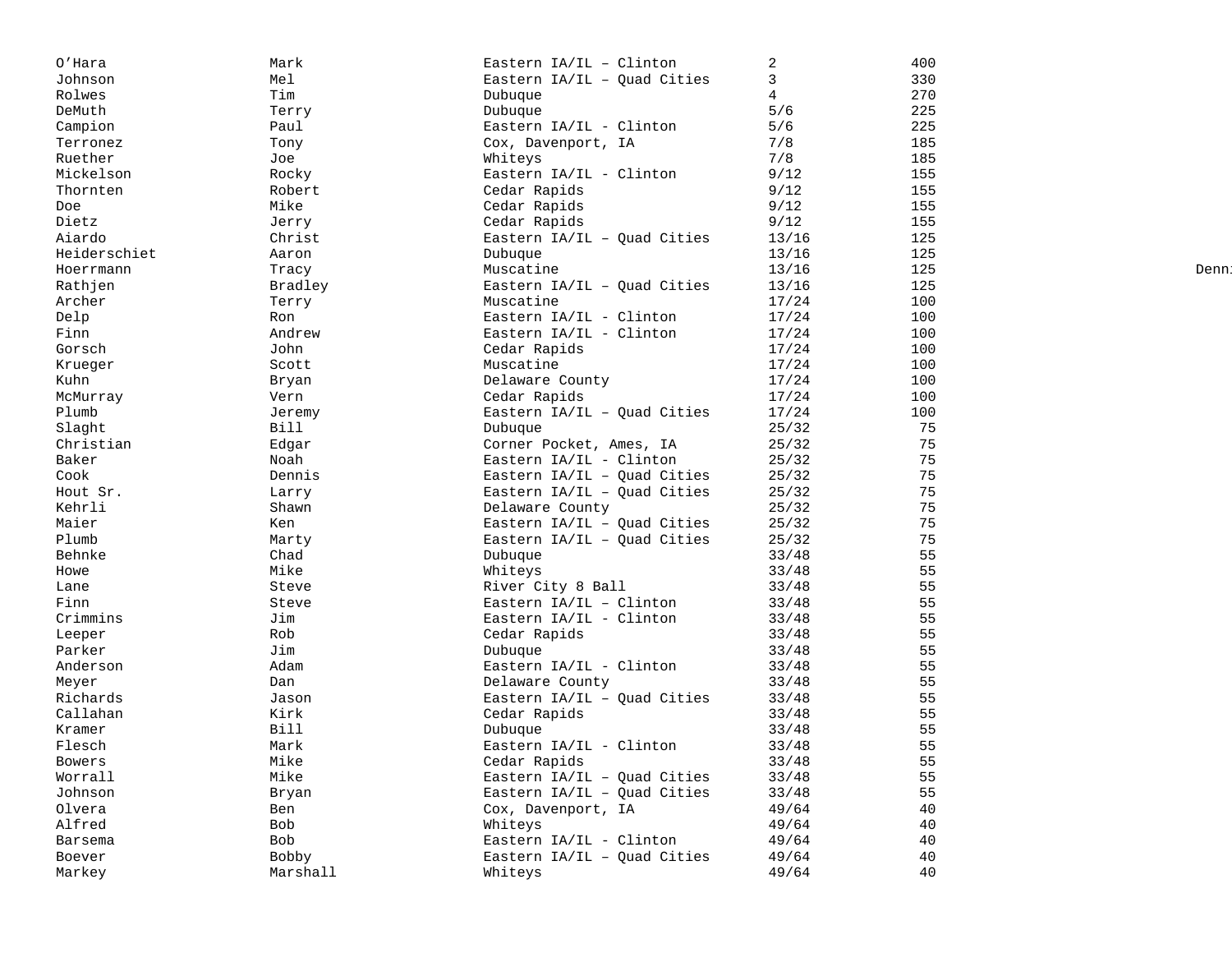| Sherrets      | Chad        | Cedar Rapids                  | 49/64 | 40 |
|---------------|-------------|-------------------------------|-------|----|
| Schnell       | Tom         | Eastern $IA/IL - Quad Cities$ | 49/64 | 40 |
| Sickles       | Brian       | Delaware County               | 49/64 | 40 |
| Treviallion   | Kurt        | Cedar Rapids                  | 49/64 | 40 |
| Snodgrass     | Dave        | Eastern $IA/IL - Clinton$     | 49/64 | 40 |
| Tollefson     | Randy       | Cedar Rapids                  | 49/64 | 40 |
| Mesch         | Kevin       | Delaware County               | 49/64 | 40 |
| Noonan        | Dave        | Dubuque                       | 49/64 | 40 |
| Britt         | Jamie       | Delaware County               | 49/64 | 40 |
| Hankins       | Dan         | Eastern IA/IL - Quad Cities   | 49/64 | 40 |
| Grawe         | Dave        | Eastern IA/IL - Quad Cities   | 49/64 | 40 |
| Anderson      | Jerry       | Eastern IA/IL - Clinton       | 65/96 | 25 |
| Anderson Jr.  | Terry       | Eastern IA/IL - Quad Cities   | 65/96 | 25 |
| Boyle         | Dave        | Cedar Rapids                  | 65/96 | 25 |
| Christy       | Jack        | Cedar Rapids                  | 65/96 | 25 |
| Cockayne      | Dave        | Corner Pocket, Ames, IA       | 65/96 | 25 |
| Emanuel       | Tony        | Cedar Rapids                  | 65/96 | 25 |
| Iscacson      | Ernie       | Eastern $IA/IL - Quad Cities$ | 65/96 | 25 |
| Jochumsen     | Jason       | Metro, Waterloo               | 65/96 | 25 |
| Kremer        | Kris        | Delaware County               | 65/96 | 25 |
| Lancelotti    | Daniel      | Des Moines                    | 65/96 | 25 |
| Lawrence Jr.  | Merle       | Eastern $IA/IL - Clinton$     | 65/96 | 25 |
| Lechnir       | Jim         | Dubuque                       | 65/96 | 25 |
| Letts         | Milo        | Delaware County               | 65/96 | 25 |
| Maddox        | Jerry       | Eastern IA/IL - Quad Cities   | 65/96 | 25 |
| Reimann       | Lance       | Eastern $IA/IL - Clinton$     | 65/96 | 25 |
| Simmons       | <b>Bill</b> | Eastern IA/IL - Quad Cities   | 65/96 | 25 |
| Skeers        | <b>Bob</b>  | Cedar Rapids                  | 65/96 | 25 |
| Smith         | <b>Bill</b> | Eastern IA/IL - Quad Cities   | 65/96 | 25 |
| Sprau         | Kody        | Delaware County               | 65/96 | 25 |
| Steacy        | Ron         | Cedar Rapids                  | 65/96 | 25 |
| Tharp         | Lynn        | Dubuque                       | 65/96 | 25 |
| Toennies      | Justin      | Cedar Rapids                  | 65/96 | 25 |
| Zebuhr        | Kyle        | Delaware County               | 65/96 | 25 |
| Dentlinger    | Tom         | Thursday Classic              | 65/96 | 25 |
| Sauser        | <b>Bill</b> | Dubuque                       | 65/96 | 25 |
| Murphy        | Tom         | Iowa City 8 Ball              | 65/96 | 25 |
| McCracken     | Chris       | Iowa City 8 Ball              | 65/96 | 25 |
| Arends        | Russell     | River City 8 Ball             | 65/96 | 25 |
| <b>Bauers</b> | Doug        | Delaware County               | 65/96 | 25 |
| Furman        | Wade        | Corner Pocket, Ames, IA       | 65/96 | 25 |
| Leytem        | Shannon     | Delaware County               | 65/96 | 25 |
| Knox          | Ran         | Eastern IA/IL - Quad Cities   | 65/96 | 25 |

# **Men's Master Team 8-Ball - 19 Teams Paid 12 places**

| Team Name         | League/City               | 2006 Finish | Amount Paid |
|-------------------|---------------------------|-------------|-------------|
| Cue Master Behnke | Dubuque                   |             | 1,600       |
| Stone Cold Nuts   | Whiteys                   |             | 1,200       |
| Knight Spot       | Cedar Rapids              |             | 900         |
| Classic Billiards | Eastern $IA/IL - Clinton$ |             | 650         |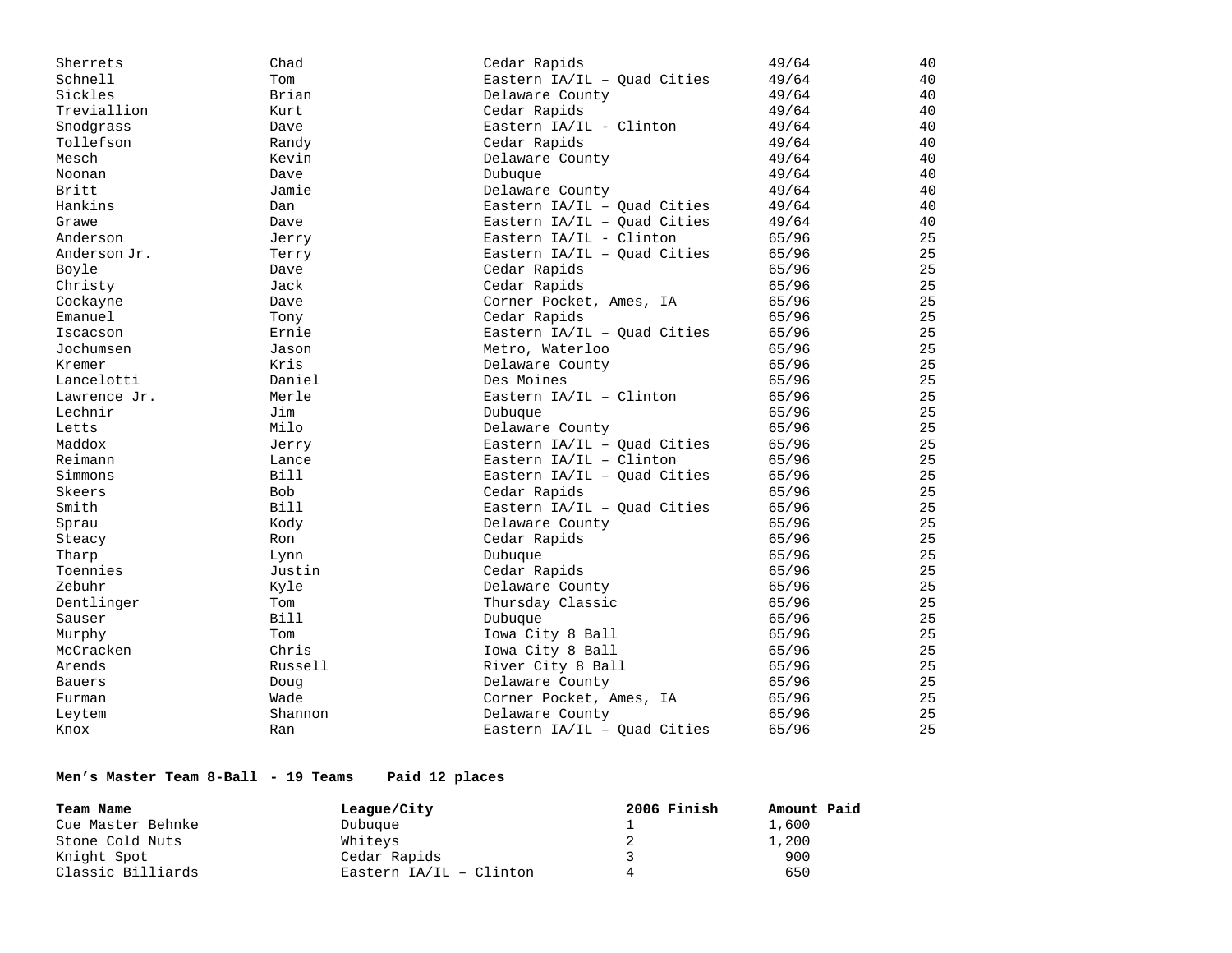| Corner Pocket I            | Corner Pocket, Ames, IA       | 5/6  | 475 |
|----------------------------|-------------------------------|------|-----|
| Bulldogs                   | Dubuque                       | 5/6  | 475 |
| Big Slicks W/Sticks        | Eastern $IA/IL - Ouad Cities$ | 7/8  | 300 |
| BJj′s R&M                  | Metro, Waterloo               | 7/8  | 300 |
| Leisure Time Over The Hill | Eastern $IA/IL - Ouad Cities$ | 9/12 | 150 |
| $Cues - n - Stuff$         | Corner Pocket, Ames, IA       | 9/12 | 150 |
| Twisted Parrot             | Des Moines                    | 9/12 | 150 |
| Hammerheads                | Dubuque                       | 9/12 | 150 |

# **Men's / Mixed Open Team 8-Ball - 189 Teams Paid 64 places**

| Men's Open Team Name      | League/City                   | 2006 Finish | Amount Paid |                  |     |
|---------------------------|-------------------------------|-------------|-------------|------------------|-----|
| Ship The Dough            | Eastern $IA/IL - Ouad Cities$ | 1           | 1300        |                  |     |
| Bourbon Street            | Metro, Waterloo               | 2           | 1085        |                  |     |
| In The Hole               | Des Moines                    | 3           | 880         |                  |     |
| First Timers              | Eastern IA/IL - Quad Cities   | 4           | 730         |                  |     |
| Team Luther               | Eastern IA/IL - Ouad Cities   | 5/6         | 580         |                  |     |
| Dilligaf                  | Des Moines                    | 5/6         | 580         |                  |     |
| Reuther's Ruthless        | Whitey's                      | 7/8         | 430         |                  |     |
| Sneaky Pete's             | Eastern $IA/IL - Quad Cities$ | 7/8         | 430         |                  |     |
| Bustin Loose              | Corner Pocket                 | 9/12        | 340         |                  |     |
| Cue Master Baxter         | Dubuque                       | 9/12        | 340         |                  |     |
| Bo's                      | Metro, Waterloo               | 9/12        | 340         |                  |     |
| Obies #1                  | Timber City Pool League       | 9/12        | 340         | Let The Dogs Out | Des |
| Bonnie & Laura's          | Dubuque                       | 13/16       | 260         |                  |     |
| Cue Master Mish           | Dubuque                       | 13/16       | 260         |                  |     |
| PDO's                     | Muscatine                     | 13/16       | 260         |                  |     |
| Cue Master Boll           | Dubuque                       | 13/16       | 260         |                  |     |
| Union Station Stick'N Run | Cedar Rapids                  | 17/24       | 200         |                  |     |
| Silver Dollar Leftovers   | Eastern $IA/IL - Clinton$     | 17/24       | 200         |                  |     |
| Bump Shape                | Eastern $IA/IL - Quad Cities$ | 17/24       | 200         |                  |     |
| Strokers #2               | Delaware County               | 17/24       | 200         |                  |     |
| The Rocks                 | Eastern $IA/IL - Quad Cities$ | 17/24       | 200         |                  |     |
| Stroke This               | Thursday Classic              | 17/24       | 200         |                  |     |
| Cue Master Brubaker       | Dubuque                       | 17/24       | 200         |                  |     |
| Double-Inn Sliders        | Camden                        | 17/24       | 200         |                  |     |
| Other Side Meyer          | Dubuque                       | 25/32       | 150         |                  |     |
| Shane's #4                | Delaware County               | 25/32       | 150         |                  |     |
| Legends In Our Own Minds  | Cedar Rapids                  | 25/32       | 150         |                  |     |
| Dam Bar #2                | Charles City 8 Ball           | 25/32       | 150         |                  |     |
| Lassiters Hackers         | Eastern IA/IL - Clinton       | 25/32       | 150         |                  |     |
| Townhouse                 | Charles City 8 Ball           | 25/32       | 150         |                  |     |
| Seldom Scene              | Dubuque                       | 25/32       | 150         |                  |     |
| Grizzly's                 | College Street Billiards      | 25/32       | 150         |                  |     |
| Ball Scratchers           | Campustown                    | 33/48       | 110         |                  |     |
| Ryan Pub 1                | Delaware County               | 33/48       | 110         |                  |     |
| Let The Dogs Out          | Des Moines                    | 33/48       | 110         |                  |     |
| Prime Time                | Eastern $IA/IL - Quad Cities$ | 33/48       | 110         |                  |     |
| SC South Siders           | Eastern IA/IL - Clinton       | 33/48       | 110         |                  |     |
| River Bank 1              | Waverly                       | 33/48       | 110         |                  |     |
| Shanes #2                 | Delaware County               | 33/48       | 110         |                  |     |

M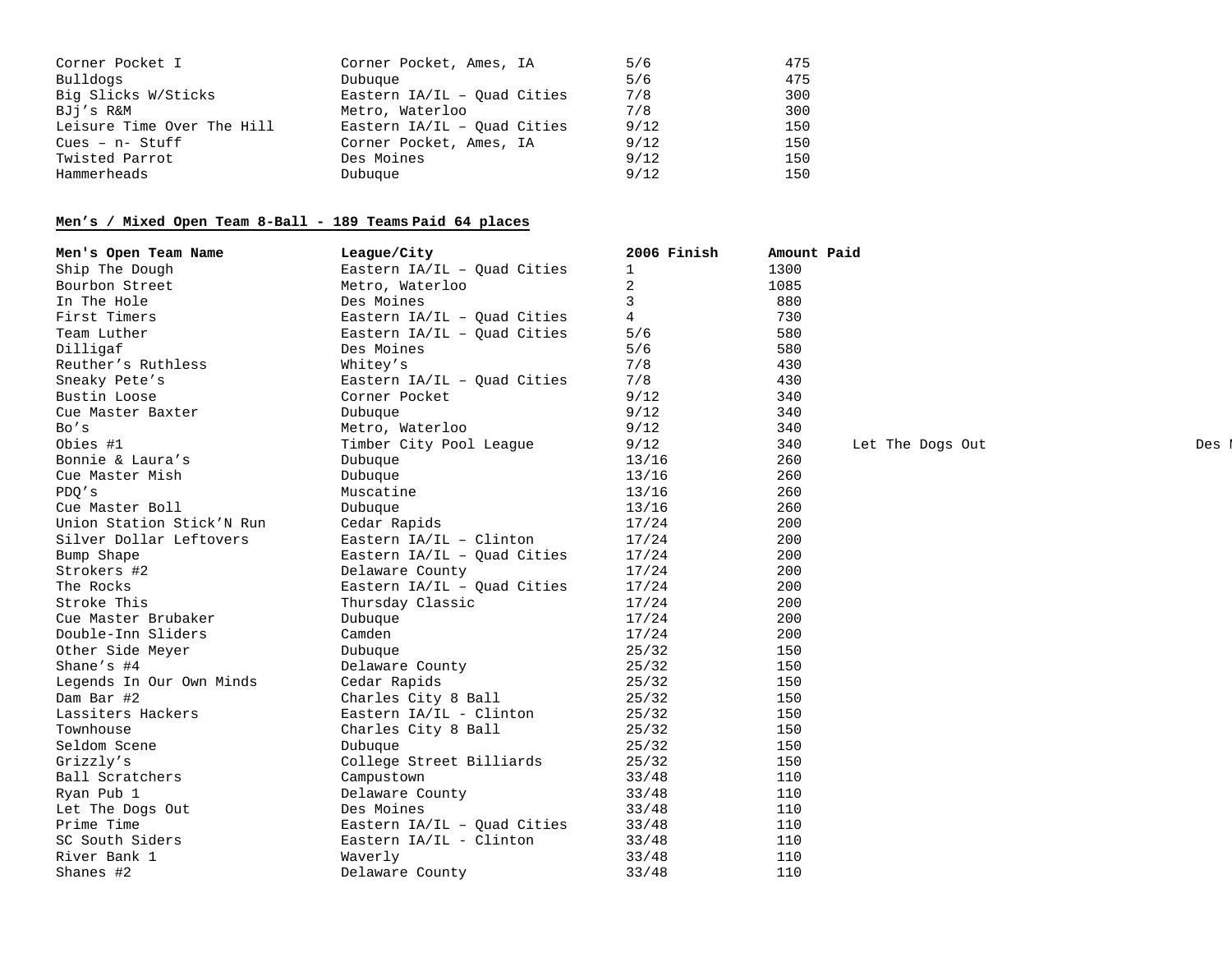| Fifth Gear               |             | Cedar Rapids                                | 33/48           | 110         |
|--------------------------|-------------|---------------------------------------------|-----------------|-------------|
| Bowe Machine             |             | Eastern IA/IL - Quad Cities                 | 33/48           | 110         |
| Dam Bar #1               |             | Charles Cities 8 Ball                       | 33/48           | 110         |
| Cue Master Ostwinkle     |             | Dubuque                                     | 33/48           | 110         |
| Whack Mode               |             | Whitey's                                    | 33/48           | 110         |
| Midwest Pocket Billiards |             | Eastern IA/IL - Quad Cities                 | 33/48           | 110         |
| Shoot To Thrill          |             | Eastern IA/IL - Quad Cities                 | 33/48           | 110         |
| Johnnies Showtime        |             | Eastern IA/IL - Clinton                     | 33/48           | 110         |
| Cue Master Kramer        |             | Dubuque                                     | 33/48           | 110         |
| Rackem Sucka             |             | Corner Pocket, Ames, IA                     | 49/64           | 75          |
| Stubbs Eddy              |             | Cox Music of Quad Cities                    | 49/64           | 75          |
| Hooleys                  |             | Delaware County                             | 49/64           | 75          |
| Bush Whackers            |             | Cedar Rapids                                | 49/64           | 75          |
| Chubby's                 |             | Iowa City 8 Ball                            | 49/64           | 75          |
| Carr's Poor Farm         |             | Timber City                                 | 49/64           | 75          |
| Pocket This              |             | Des Moines                                  | 49/64           | 75          |
| Poor Boys                |             | Osceola                                     | 49/64           | 75          |
| 8 Ball Madness           |             | Whiteys                                     | 49/64           | 75          |
| Stroker's Saloon #1      |             | Delaware County                             | 49/64           | 75          |
| Pleasure Pools & Spas    |             | Eastern IA/IL - Quad Cities                 | 49/64           | 75          |
| CAFÉ Beaudelaire         |             | Campustown                                  | 49/64           | 75          |
| Katz On The Snap         |             | Cedar Rapids                                | 49/64           | 75          |
| Obie's #2                |             | Timber City                                 | 49/64           | 75          |
| Stadium Smackdown        |             | Cedar Rapids                                | 49/64           | 75          |
| What Shape               |             | Eastern $IA/IL - Quad Cities$               | 49/64           | 75          |
|                          |             |                                             |                 |             |
|                          |             |                                             |                 |             |
| Open 9 Ball              | 270 Players | Paid 96 Places                              |                 |             |
| Team Name                |             | League/City                                 | 2006 Finish     | Amount Paid |
| Pena                     | Danny       | Eastern $IA/IL - Quad Cities$               | $1^{st}$        | 640         |
| Fleming                  | Joel        | Whitey's                                    | $2^{nd}$        | 535         |
| Gielau                   | John        | Metro, Waterloo                             | $3^{\text{rd}}$ | 440         |
| Dykes                    | Chris       | Eastern $IA/IL - Quad Cities$               | $4^{\text{th}}$ | 355         |
| Johnson                  | Shane       | Eastern $IA/IL - Quad Cities$               | 5/6             | 280         |
| Ostwinkle                | Darryl      | Dubuque                                     | 5/6             | 280         |
| Shannon                  | Gary        | Des Moines                                  | 7/8             | 220         |
| Gelo                     | Shawn       | Iowa City 8 Ball                            | 7/8             | 220         |
| Johnson                  | Durwin      | Eastern $IA/IL - Quad Cities$               | 9/12            | 180         |
| Reifsteck                | Josh        | Eastern IA/IL - Clinton                     | 9/12            | 180         |
| Bornstein                | Sue         | Charles City 8 Ball                         | 9/12            | 180         |
| Avenarius                | Dave        | Dubuque                                     | 9/12            | 180         |
| Hesse                    | Rob         | Eastern IA/IL - Quad Cities                 | 13/16           | 140         |
| Breitbach                | Jeff        | Dubuque                                     | 13/16           | 140         |
| Robison                  | Jason       |                                             | 13/16           | 140         |
| Johnson                  | Dean        | Cedar Rapids<br>Eastern IA/IL - Quad Cities | 13/16           | 140         |
| Bartels                  | Louie       | Timber City                                 | 17/24           | 110         |
| Scharper                 | Armond      | Charles City 8 Ball                         | 17/24           | 110         |
| Kluesner                 | Ryan        | Dubuque                                     | 17/24           | 110         |
| Lanhart                  | Marc        | Timber City                                 | 17/24           | 110         |
| Byrket                   | Blake       | Muscatine                                   | 17/24           | 110         |
| Akers                    | Bill        | Whiteys                                     | 17/24           | 110         |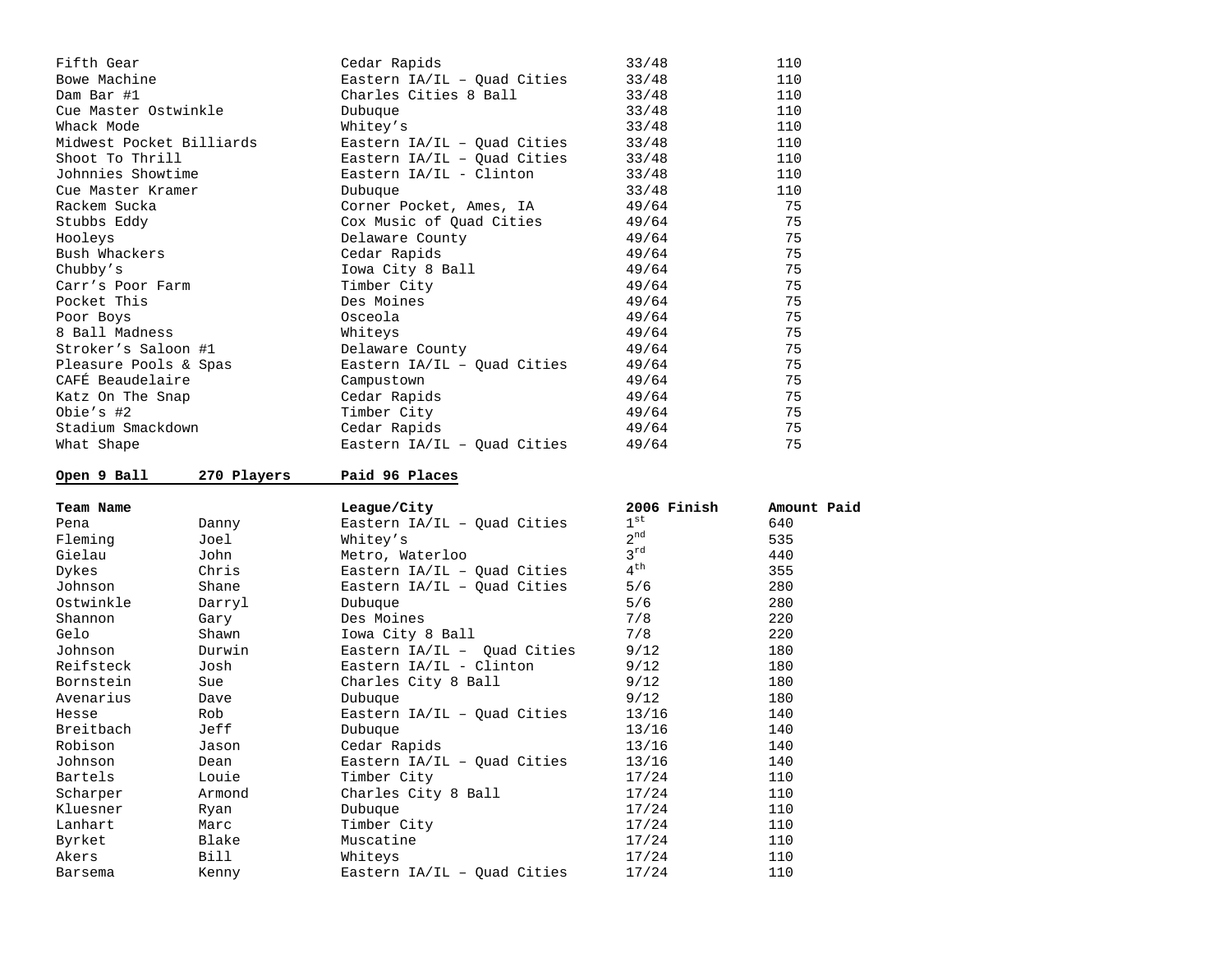| Lampe         | Jerry   | Eastern IA/IL - Clinton       | 17/24 | 110 |
|---------------|---------|-------------------------------|-------|-----|
| Miller        | James   | Muscatine                     | 25/32 | 85  |
| Dicken        | Doug    | Metro, Waterloo               | 25/32 | 85  |
| Martin        | Al      | Eastern IA/IL - Clinton       | 25/32 | 85  |
| Miller        | Shane   | Iowa City 8 Ball              | 25/32 | 85  |
| Sommers       | Tim     | Timber City                   | 25/32 | 85  |
| Houselog      | Brian   | Dubuque                       | 25/32 | 85  |
| Roggentien    | Curtis  | Iowa City 8 Ball              | 25/32 | 85  |
| Perez         | Matt    | River City 8 Ball             | 25/32 | 85  |
| Livermore     | Stacy   | Eastern $IA/IL - Quad Cities$ | 33/48 | 60  |
| Voss          | Ryan    | Dubuque                       | 33/48 | 60  |
| Murphy        | Ryan    | Whitey's                      | 33/48 | 60  |
| Namer         | Jessen  | Eastern IA/IL - Quad Cities   | 33/48 | 60  |
| Hout Sr.      | Larry   | Eastern $IA/IL - Quad Cities$ | 33/48 | 60  |
| Selby         | Steve   | Osceola                       | 33/48 | 60  |
| Blickenderfer | Larry   | Waverly                       | 33/48 | 60  |
| Tropf         | Rick    | Eastern $IA/IL - Quad Cities$ | 33/48 | 60  |
| Brown         | Brian   | Eastern $IA/IL - Quad Cities$ | 33/48 | 60  |
| Gafeller      | Gary    | Muscatine                     | 33/48 | 60  |
| Ragsdale      | Casey   | Eastern IA/IL - Quad Cities   | 33/48 | 60  |
| Breitbach     | Jim     | Dubuque                       | 33/48 | 60  |
| Schmitt       | Mike    | Dubuque                       | 33/48 | 60  |
| Harris        | Roger   | Iowa City 8 Ball              | 33/48 | 60  |
| Perales       | Oscar   | Muscatine                     | 33/48 | 60  |
| Tharp         | Lynn    | Dubuque                       | 33/48 | 60  |
| Campion       | Paul    | Eastern IA/IL - Quad Cities   | 49/64 | 40  |
| Moris         | Steve   | Dubuque                       | 49/64 | 40  |
| Le            | Tim     | Iowa City 8 Ball              | 49/64 | 40  |
| <b>Bowe</b>   | Mike    | Eastern IA/IL - Quad Cities   | 49/64 | 40  |
| Varner        | Danny   | River City 8 Ball             | 49/64 | 40  |
| Sedam         | Andy    | Muscatine                     | 49/64 | 40  |
| Honeycutt     | Troy    | Des Moines                    | 49/64 | 40  |
| Miell         | Barney  | Cedar Rapids                  | 49/64 | 40  |
| Putz          | Doug    | Eastern $IA/IL - Quad Cities$ | 49/64 | 40  |
| Nickols       | Jason   | Eastern IA/IL - Quad Cities   | 49/64 | 40  |
| Christopher   | Mike    | Eastern $IA/IL - Quad Cities$ | 49/64 | 40  |
| Toennies      | Justin  | Cedar Rapids                  | 49/64 | 40  |
| Kelly Sr.     | Tim     | Dubuque                       | 49/64 | 40  |
| Swanson       | Craig   | Des Moines                    | 49/64 | 40  |
| Dooley        | Rick    | Eastern $IA/IL - Quad Cities$ | 49/64 | 40  |
| O'Hara        | Mark    | Eastern IA/IL - Clinton       | 49/64 | 40  |
| Varner        | Matt    | River City 8 Ball             | 65/96 | 30  |
| Dutton        | Brett   | Corner Pocket, Ames, IA       | 65/96 | 30  |
| McNamara      | Alan    | Eastern IA/IL - Quad Cities   | 65/96 | 30  |
| Zirtzman      | Kent    | Delaware County               | 65/96 | 30  |
| Flesch        | Mark    | Eastern IA/IL - Clinton       | 65/96 | 30  |
| Weston        | Michael | Eastern IA/IL - Clinton       | 65/96 | 30  |
| Goulden       | Rick    | Des Moines                    | 65/96 | 30  |
| Gomez         | Jose    | Muscatine                     | 65/96 | 30  |
| Sneath        | Larry   | Eastern IA/IL - Ouad Cities   | 65/96 | 30  |
| Fisher        | Randy   | Cedar Rapids                  | 65/96 | 30  |
| Johnson       | Randy   | Eastern IA/IL - Quad Cities   | 65/96 | 30  |